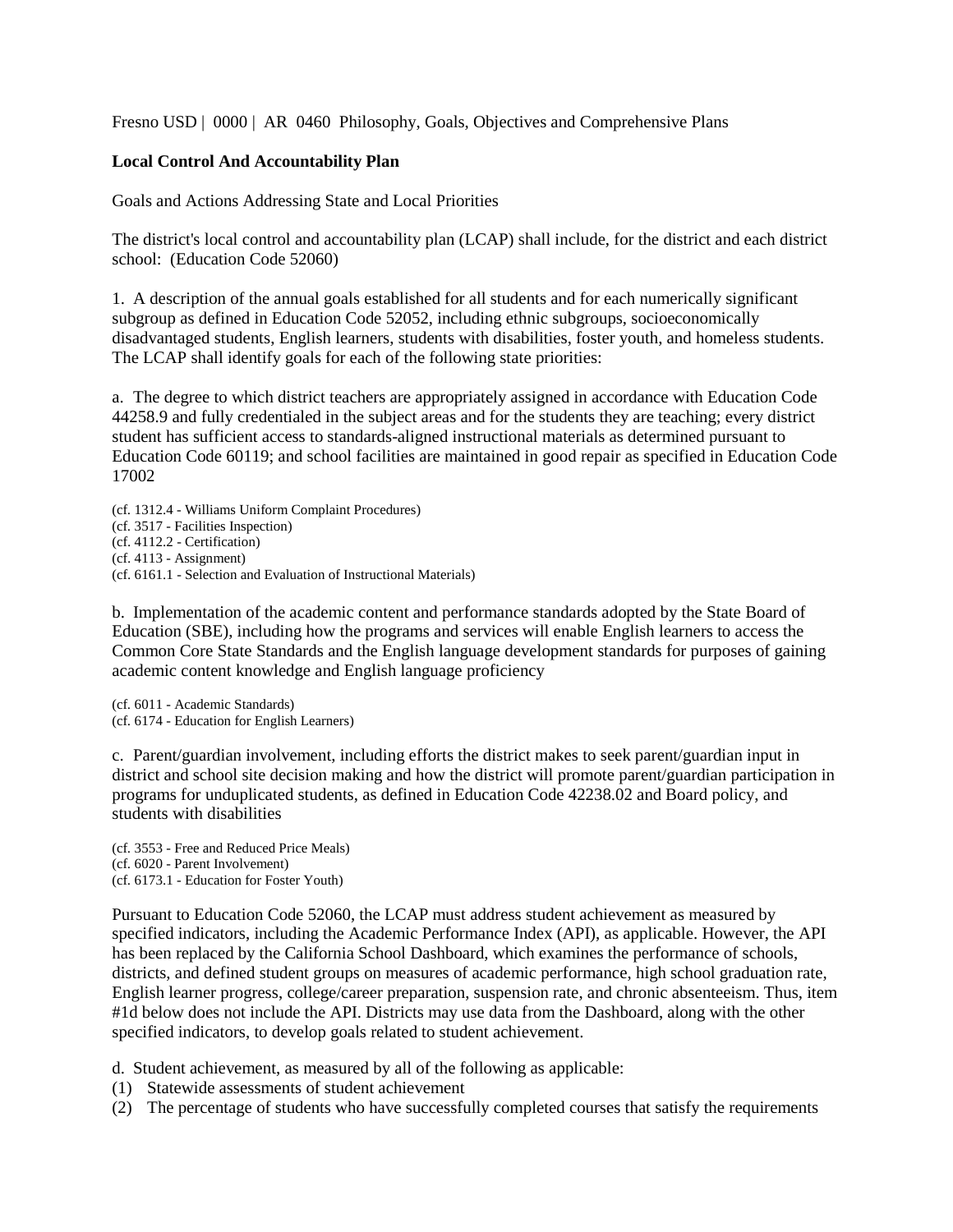for entrance to the University of California and the California State University, or career technical education sequences or programs of study that satisfy specified requirements and align with SBEapproved career technical education standards and frameworks, including, but not limited to, those described in Education Code 52302, 52372.5, or 54692

- (3) The percentage of English learners who make progress toward English proficiency as measured by the SBE-certified assessment of English proficiency
- (4) The English learner reclassification rate
- (5) The percentage of students who have passed an Advanced Placement examination with a score of 3 or higher
- (6) The percentage of students who participate in and demonstrate college preparedness in the Early Assessment Program pursuant to Education Code 99300-99301

(cf. 0500 - Accountability)

- (cf. 6141.5 Advanced Placement)
- (cf. 6162.5 Student Assessment)
- (cf. 6162.51 State Academic Achievement Tests)
- (cf. 6178 Career Technical Education)

e. Student engagement, as measured by school attendance rates, chronic absenteeism rates, middle school dropout rates, high school dropout rates, and high school graduation rates, as applicable

(cf. 5113.1 - Chronic Absence and Truancy) (cf. 5147 - Dropout Prevention) (cf. 6146.1 - High School Graduation Requirements)

f. School climate, as measured by student suspension and expulsion rates and other local measures, including surveys of students, parents/guardians, and teachers on the sense of safety and school connectedness, as applicable

(cf. 5137 - Positive School Climate) (cf. 5144 - Discipline) (cf. 5144.1 - Suspension and Expulsion/Due Process) (cf. 5144.2 - Suspension and Expulsion/Due Process (Students with Disabilities))

g. The extent to which students have access to and are enrolled in a broad course of study that includes all of the subject areas described in Education Code 51210 and 51220, as applicable, including the programs and services developed and provided to unduplicated students and students with disabilities, and the programs and services that are provided to benefit these students as a result of supplemental and concentration grant funding pursuant to Education Code 42238.02 and 42238.03

(cf. 6143 - Courses of Study) (cf. 6159 - Individualized Education Program)

h. Student outcomes, if available, in the subject areas described in Education Code 51210 and 51220, as applicable

2. Any goals identified for any local priorities established by the Board.

(cf. 0200 - Goals for the School District)

3. A description of the specific actions the district will take during each year of the LCAP to achieve the identified goals, including the enumeration of any specific actions necessary for that year to correct any deficiencies in regard to the state and local priorities specified in items #1-2 above. Such actions shall not supersede provisions of existing collective bargaining agreements within the district.

For purposes of the descriptions required by items #1-3 above, the Board may consider qualitative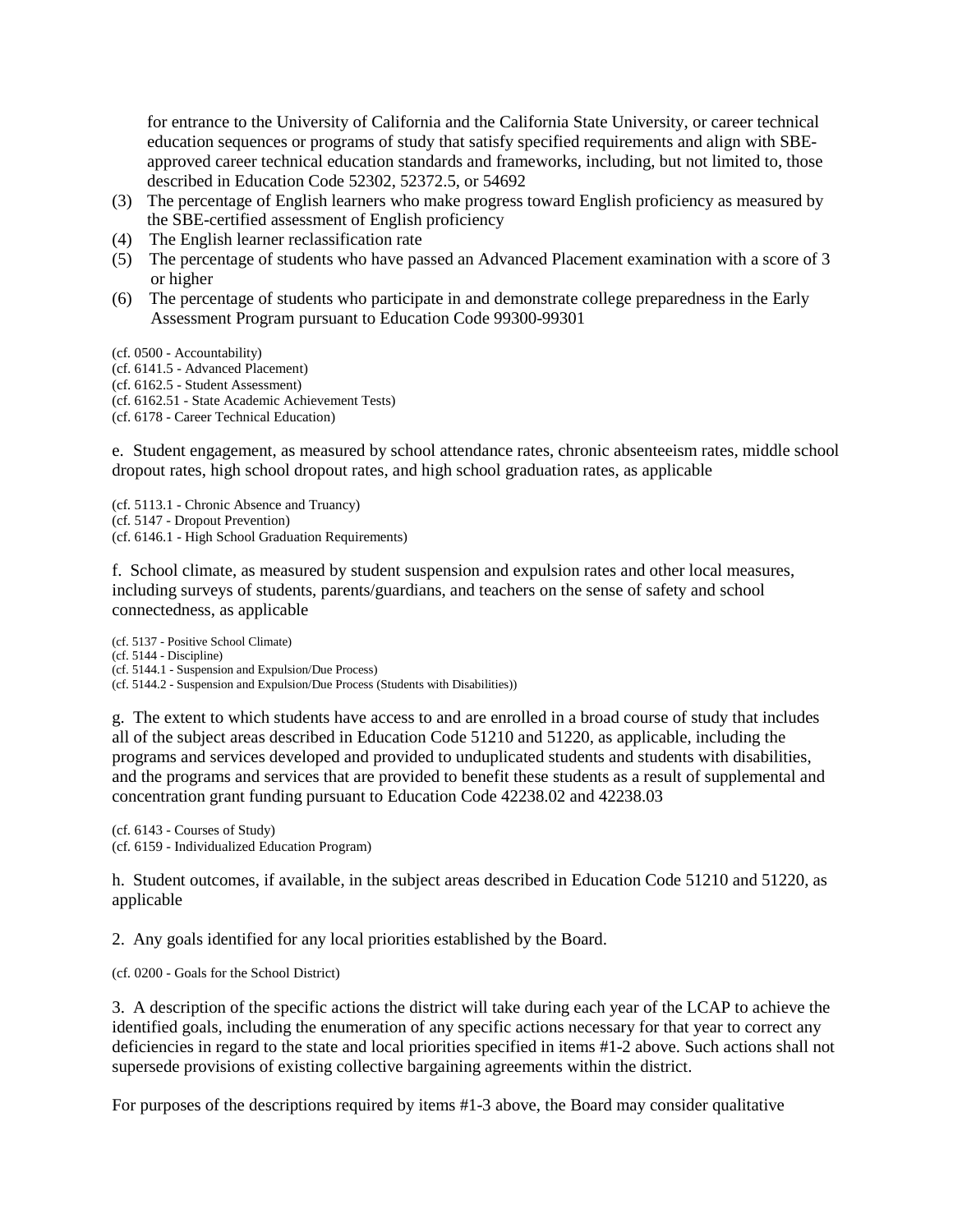information, including, but not limited to, findings that result from any school quality reviews conducted pursuant to Education Code 52052 or any other reviews. (Education Code 52060)

For any local priorities addressed in the LCAP, the Board and Superintendent or designee shall identify and include in the LCAP the method for measuring the district's progress toward achieving those goals. (Education Code 52060)

To the extent practicable, data reported in the LCAP shall be reported in a manner consistent with how information is reported on a school accountability report card. (Education Code 52060)

(cf. 0510 - School Accountability Report Card)

Increase or Improvement in Services for Unduplicated Students

The LCAP shall demonstrate how the district will increase or improve services for unduplicated students at least in proportion to the increase in funds apportioned on the basis of the number and concentration of unduplicated students. (5 CCR 15494-15496)

When the district expends supplemental and/or concentration grant funds on a districtwide or schoolwide basis during the year for which the LCAP is adopted, the district's LCAP shall: (5 CCR 15496)

1. Identify those services that are being funded and provided on a districtwide or schoolwide basis

2. Describe how services are principally directed towards, and are effective in, meeting the district's goals for unduplicated students in the state priority areas and any local priority areas

3. If the enrollment of unduplicated students is less than 55 percent of district enrollment or less than 40 percent of school enrollment, describe how these services are the most effective use of the funds to meet the district's goals for its unduplicated students in the state priority areas and any local priority areas. The description shall provide the basis for this determination, including, but not limited to, any alternatives considered and any supporting research, experiences, or educational theory.

## Annual Updates

On or before July 1 of each year, the LCAP shall be updated using the template adopted by the SBE and shall include all of the following: (Education Code 52061)

1. A review of any changes in the applicability of the goals described in the existing LCAP pursuant to the section "Goals and Actions Addressing State and Local Priorities" above

2. A review of the progress toward the goals included in the existing LCAP, an assessment of the effectiveness of the specific actions described in the existing LCAP toward achieving the goals, and a description of changes to the specific actions the district will make as a result of the review and assessment

3. A listing and description of the expenditures for the fiscal year implementing the specific actions included in the LCAP and the changes to the specific actions made as a result of the reviews and assessment required by items #1-2 above

4. A listing and description of expenditures for the fiscal year that will serve unduplicated students and students redesignated as fluent English proficient